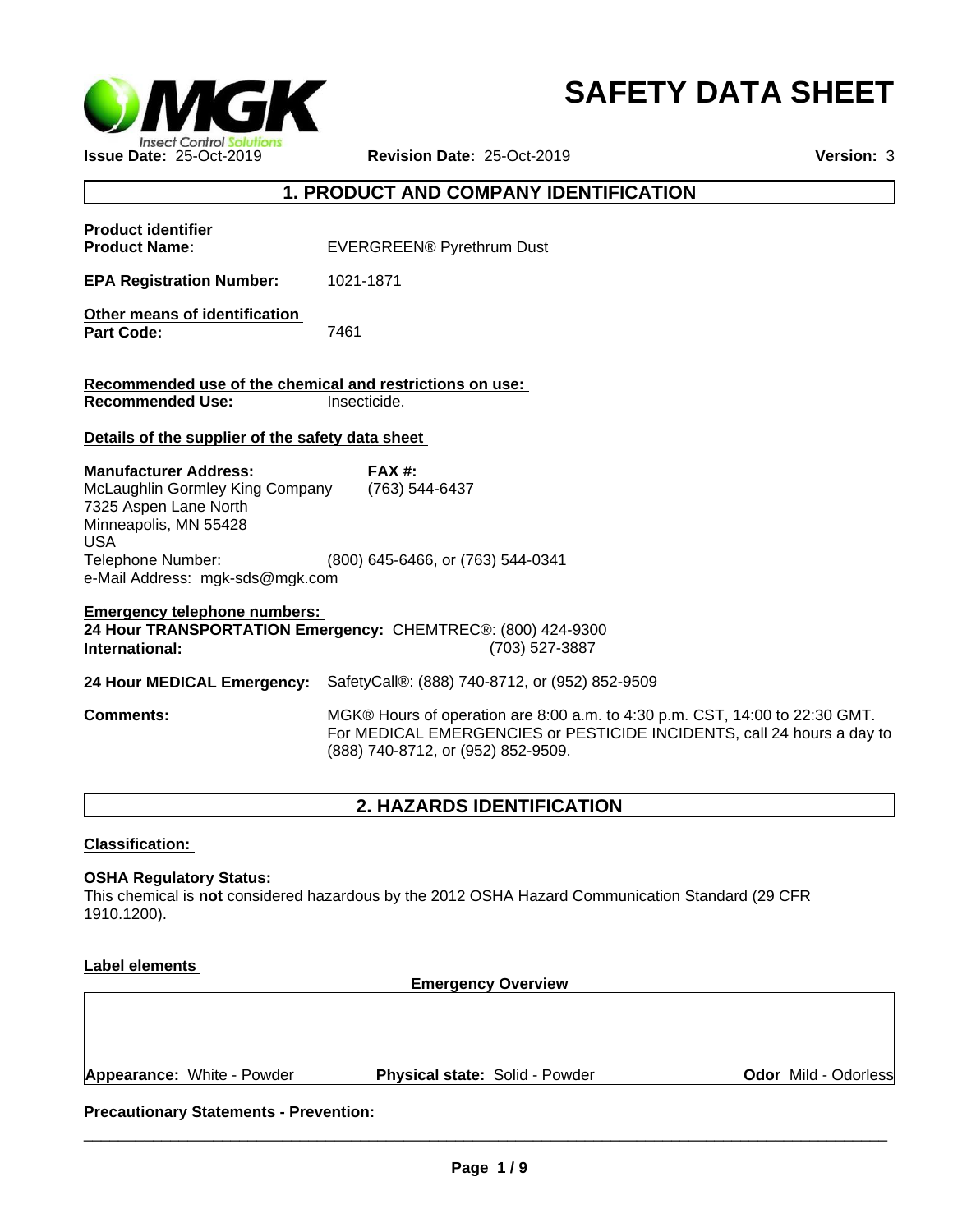P270 - Do not eat, drink or smoke when using this product

#### **Precautionary Statements - Response:**

P321 - Specific treatment (see Section 4/ First Aid).

## **Precautionary Statements - Storage:**

P404 - Store in a closed container

# **Precautionary Statements - Disposal:**

P501 - Dispose of contents/container to an approved waste disposal plant

## **Hazards not otherwise classified (HNOC):**

Not applicable

# **3. COMPOSITION/ INFORMATION ON INGREDIENTS**

| <b>Chemical Name</b>                            | <b>CAS No.</b> | Weight-%     |
|-------------------------------------------------|----------------|--------------|
| Pvrethrins                                      | 8003-34-7      | .00          |
| Silica gel,<br>, precipitated, crystalline free | 12926-00-8     | $10<---20$ * |
| Calcium sulfate dihydrate                       | 13397-24-5     | $70<---80$ * |

\*The exact percentage (concentration) of composition has been withheld as a trade secret

Comments: Ingredients not identified are proprietary or non-hazardous. Values are not product specifications.

# **4. FIRST AID MEASURES**

### **Aspiration pneumonia hazard: • Not applicable**

# **Description of first aid measures:**

| Eye contact:                                             | Hold eye open and rinse slowly and gently with water for 15-20 minutes. Remove<br>contact lenses, if present, after the first 5 minutes, then continue rinsing eye. Call<br>a poison control center or doctor for treatment advice.                                                             |
|----------------------------------------------------------|-------------------------------------------------------------------------------------------------------------------------------------------------------------------------------------------------------------------------------------------------------------------------------------------------|
| <b>Skin Contact:</b>                                     | Take off contaminated clothing. Rinse skin immediately with plenty of water for<br>15-20 minutes. Call a poison control centeror doctor for treatment advice.                                                                                                                                   |
| Ingestion:                                               | If swallowed, IMMEDIATELY call a poison control center or doctor for treatment<br>advice. Have person sip a glass of water if able to swallow. Do not induce vomiting<br>unless told to do so by a poison control center or a doctor. Never give anything by<br>mouth to an unconscious person. |
| Inhalation:                                              | Remove affected person to fresh air. If person is not breathing, call 911 or an<br>ambulance, then give artificial respiration, preferably mouth-to-mouth if possible.<br>Call a poison control center or doctor for further treatment advice.                                                  |
| <b>Self-protection of the First</b><br><b>Responder:</b> | Use personal protective equipment as required.                                                                                                                                                                                                                                                  |
| Note to physicians:                                      | For skin effects, a highly efficient therapeutic agent for Pyrethrin/ Pyrethroid<br>exposure is topical application of tocopherol acetate (Vitamin E).                                                                                                                                          |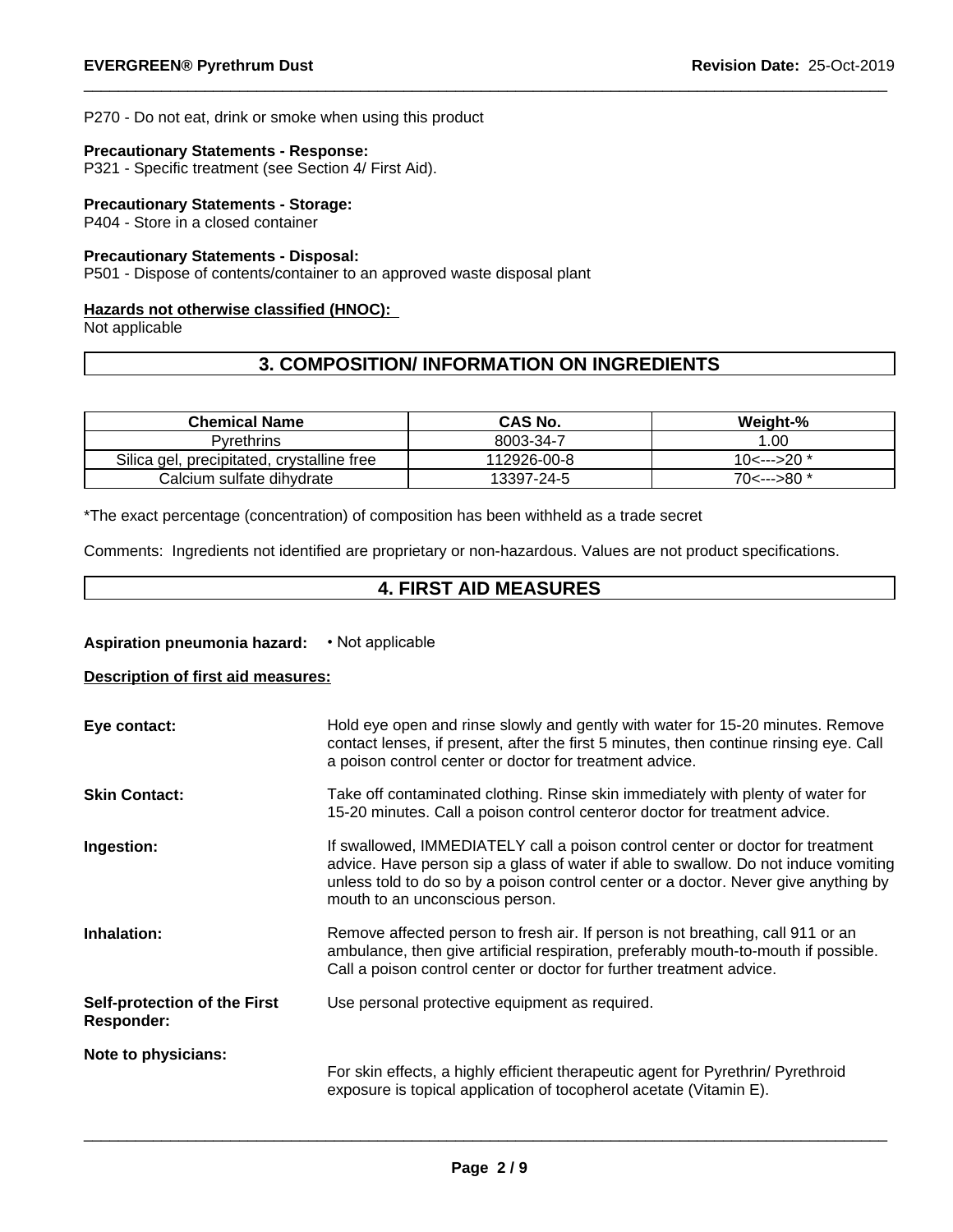# **5. FIRE-FIGHTING MEASURES**

#### **Suitable extinguishing media**

Use extinguishing measures that are appropriate to local circumstances and the surrounding environment.

#### **Unsuitable extinguishing media:**

Caution: Use of water spray when fighting fire may be inefficient.

**Hazardous combustion products:** Carbon monoxide, Carbon dioxide (CO2).

#### **Specific hazards arising from the chemical**

No information available.

**Explosion data Sensitivity to Mechanical Impact:** None. **Sensitivity to Static Discharge:** None.

#### **Protective equipment and precautions for firefighters:**

As in any fire, wear self-contained breathing apparatus pressure-demand, MSHA/NIOSH (approved or equivalent) and full protective gear.

# **6. ACCIDENTAL RELEASE MEASURES**

#### **Personal precautions, protective equipment and emergency procedures**

- **Personal precautions:** Evacuate personnel to safe areas. Keep people away from and upwind of spill/leak. Use personal protective equipment as required.
- **Environmental precautions:** Prevent further leakage or spillage if safe to do so. Prevent product from entering drains. See Section 12 for additional ecological information.

#### **Methods and material for containment and cleaning up**

**Methods for containment:** Prevent further leakage or spillage if safe to do so.

**Methods for cleaning up:** Use personal protective equipment as required.Cover powder spill with plastic sheet or tarp to minimize spreading and keep powder dry. Take up mechanically, placing in appropriate containers for disposal. Avoid creating dust. Clean contaminated surface thoroughly.Dam up. Soak up with inert absorbent material. Pick up and transfer to properly labeled containers.

# **7. HANDLING AND STORAGE**

#### **Precautions for safe handling**

Advice on safe handling: Use with local exhaust ventilation. Use personal protective equipment as required.<br>Do not breathe dust/fume/gas/mist/vapors/spray. For more information, see product label.

#### **Conditions for safe storage, including any incompatibilities**

**Storage Conditions:** Keep containers tightly closed in a cool, well-ventilated place. Keep in properly labeled containers. For more information, see product label.

# **8. EXPOSURE CONTROLS/ PERSONAL PROTECTION**

#### **Control parameters**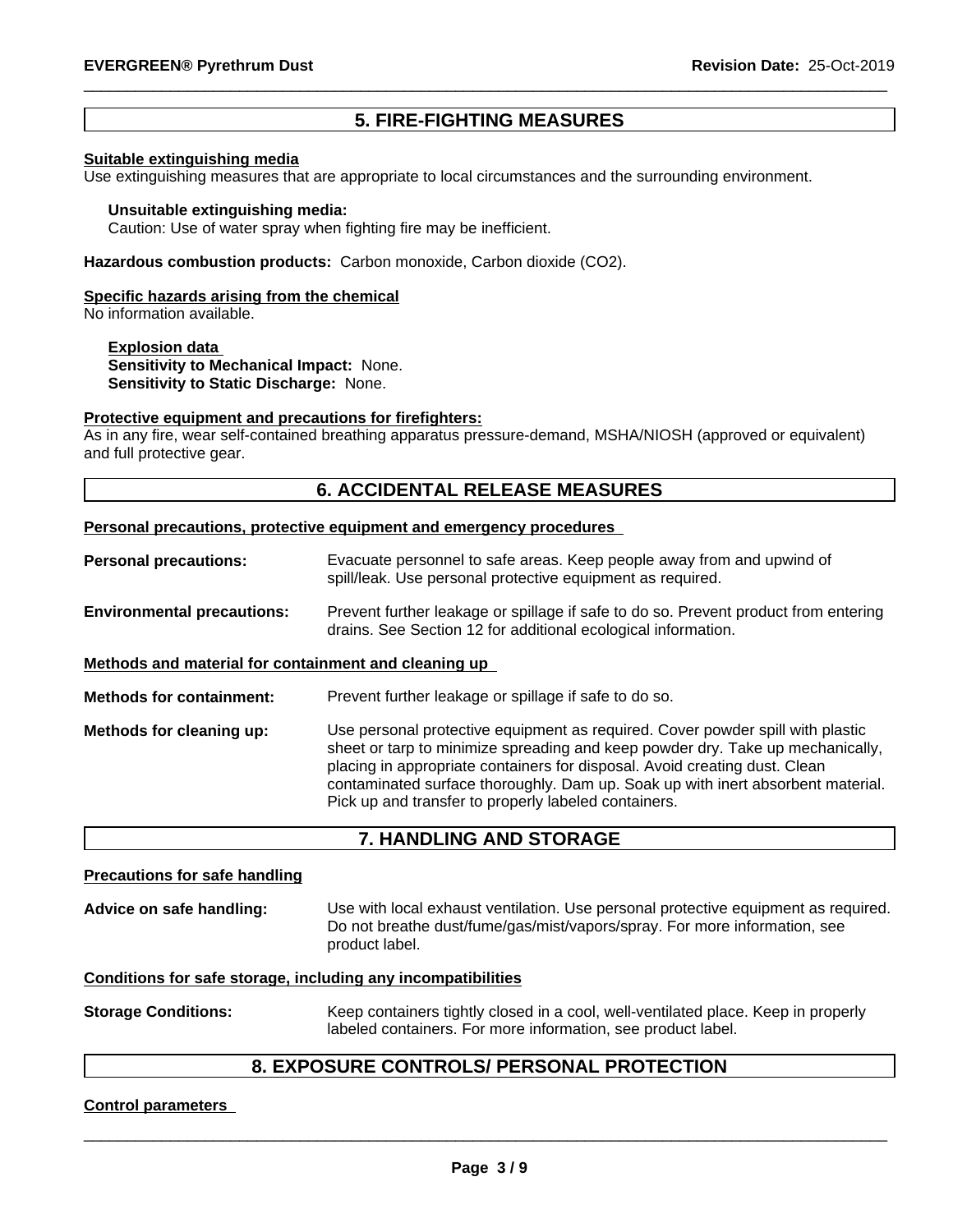# **Exposure Guidelines:**

| <b>Chemical Name</b>      | <b>ACGIH TLV</b>          | <b>OSHA PEL</b>                     | <b>NIOSH IDLH</b>                   | <b>Supplier OEL</b> |
|---------------------------|---------------------------|-------------------------------------|-------------------------------------|---------------------|
| Pyrethrins                | TWA: $5 \text{ mg/m}^3$   | TWA: $5 \text{ mg/m}^3$             | IDLH: $5000 \text{ mg/m}^3$         |                     |
| 8003-34-7                 |                           | (vacated) TWA: 5 mg/m <sup>3</sup>  | TWA: $5 \text{ mg/m}^3$             |                     |
| Silica gel, precipitated, |                           | (vacated) TWA: 6 mg/m <sup>3</sup>  |                                     |                     |
| crystalline free          |                           | TWA: 20 mppcf                       |                                     |                     |
| 112926-00-8               |                           | (80)/(% SiO2) mg/m <sup>3</sup> TWA |                                     |                     |
| Calcium sulfate dihydrate | TWA: 10 $mg/m3$ inhalable | TWA: 15 $mq/m3$ total dust          | TWA: $10 \text{ mg/m}^3$ total dust |                     |
| 13397-24-5                | particulate matter        | TWA: $5 \text{ mg/m}^3$ respirable  | TWA: $5 \text{ mg/m}^3$ respirable  |                     |
|                           |                           | fraction                            | dust                                |                     |
|                           |                           | (vacated) TWA: $15 \text{ mg/m}^3$  |                                     |                     |
|                           |                           | total dust                          |                                     |                     |
|                           |                           | (vacated) TWA: $5 \text{ mg/m}^3$   |                                     |                     |
|                           |                           | respirable fraction                 |                                     |                     |

*NIOSH IDLH Immediately Dangerous to Life or Health*

# **Appropriate engineering controls**

| <b>Engineering Controls:</b> | Safety showers      |  |
|------------------------------|---------------------|--|
|                              | Eyewash stations    |  |
|                              | Ventilation systems |  |

# **Individual protection measures, such as personal protective equipment**

| <b>Eye/face protection:</b>                      | Protective eyewear is recommended, but is not required.                                                                                                                        |
|--------------------------------------------------|--------------------------------------------------------------------------------------------------------------------------------------------------------------------------------|
| Skin and body protection:                        | Protective gloves are recommended, but are not required.                                                                                                                       |
| <b>Respiratory protection:</b>                   | No protective equipment is needed under normal use conditions. If exposure limits<br>are exceeded or irritation is experienced, ventilation and evacuation may be<br>required. |
| <b>General Hygiene</b><br><b>Considerations:</b> | When using do not eat, drink or smoke. Regular cleaning of equipment, work area<br>and clothing is recommended.                                                                |

# **9. PHYSICAL AND CHEMICAL PROPERTIES**

# **Information on basic physical and chemical properties:**

| <b>Physical state:</b>                 | Solid - Powder           |              |
|----------------------------------------|--------------------------|--------------|
| Appearance:                            | White - Powder           |              |
| Odor                                   | Mild - Odorless          |              |
| <b>Odor threshold:</b>                 | No information available |              |
| <b>Color (Gardner Scale):</b>          | No information available |              |
| <b>Property:</b>                       | <b>Values:</b>           | Comment:     |
| pH:                                    |                          | Not applicab |
| Melting point / freezing point:        | No information available |              |
| Boiling point / boiling range:         | No information available |              |
| Flash point:                           | No information available |              |
| <b>Evaporation rate:</b>               | No information available |              |
| Flammability (solid, gas):             | No information available |              |
| <b>Upper flammability limit (UEL):</b> | No information available |              |
| Lower flammability limit (LEL):        | No information available |              |
| Vapor pressure:                        | No information available |              |

**Propert:** • Method applicable; immiscible in water.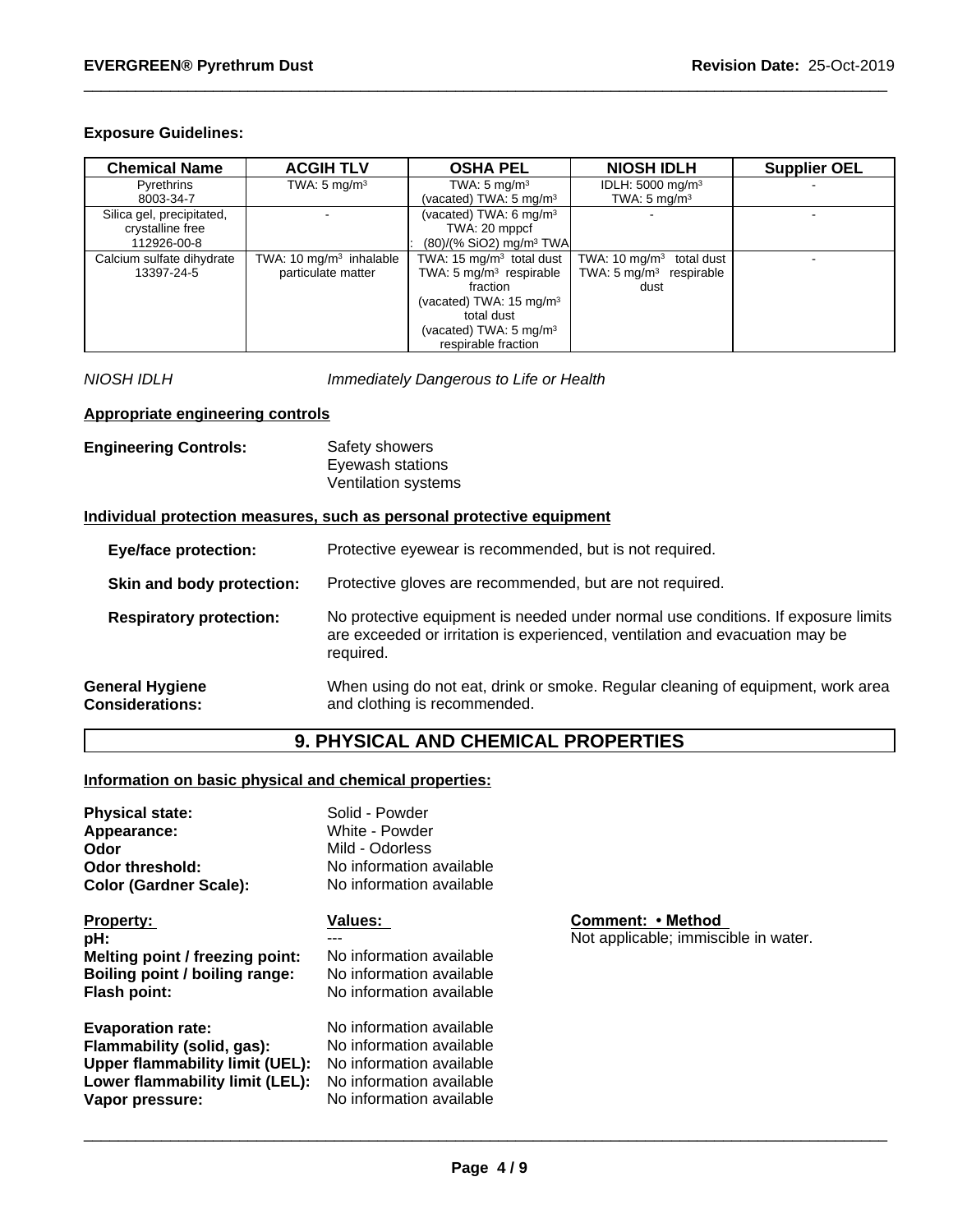| Vapor density:<br><b>Specific Gravity:</b><br><b>Water solubility:</b><br><b>Partition coefficient; n-Octanol/</b><br>Water: | No information available<br>No information available<br>No information available<br>No information available |
|------------------------------------------------------------------------------------------------------------------------------|--------------------------------------------------------------------------------------------------------------|
| <b>Autoignition temperature:</b>                                                                                             | No information available                                                                                     |
| <b>Decomposition temperature:</b>                                                                                            | No information available                                                                                     |
| Kinematic viscosity:<br><b>Dynamic viscosity:</b>                                                                            | No information available<br>No information available                                                         |
| <b>Refractive Index:</b>                                                                                                     | No information available                                                                                     |
| <b>Other Information:</b>                                                                                                    |                                                                                                              |
| <b>Bulk Density:</b><br>VOC Content (%):                                                                                     | 0.64 g/ cm <sup>3</sup> Packed Density; 0.37 g/ cm <sup>3</sup> Un-packed Density<br>0                       |
| <b>Miscibility/Solubility:</b><br>Water:<br>Alcohol:<br><b>Aromatic solvents:</b><br>Petroleum distillates:                  | Immiscible<br>Immiscible<br>Immiscible<br>Immiscible                                                         |

# **10. STABILITY AND REACTIVITY**

#### **Reactivity**

No data available

#### **Chemical stability**

Stable under recommended storage conditions.

#### **Possibility of Hazardous Reactions**

None under normal processing.

## **Hazardous polymerization:** Hazardous polymerization does not occur.

## **Conditions to avoid**

Extremes of temperature and direct sunlight.

#### **Incompatible materials:**

Incompatible with strong acids and bases. Incompatible with oxidizing agents.

# **Hazardous Decomposition Products**

Carbon monoxide, Carbon dioxide (CO2).

# **11. TOXICOLOGICAL INFORMATION**

## **Numerical measures of toxicity - Product Information**

| Oral LD <sub>50</sub>             | $>5,000$ g/kg (rat)                        |
|-----------------------------------|--------------------------------------------|
| <b>Dermal LD<sub>50</sub></b>     | $>2,000$ g/kg (rabbit)                     |
| <b>Inhalation LC<sub>50</sub></b> | $>5.40$ mg/L, (rat; 4 hours)               |
| Eye contact:                      | Irritation clearing in 48 hours. (rabbit). |
| <b>Skin Contact:</b>              | No irritation observed.                    |
| <b>Skin Irritation Index:</b>     | 0.0                                        |
| <b>Sensitization:</b>             | Negative. (guinea pig).                    |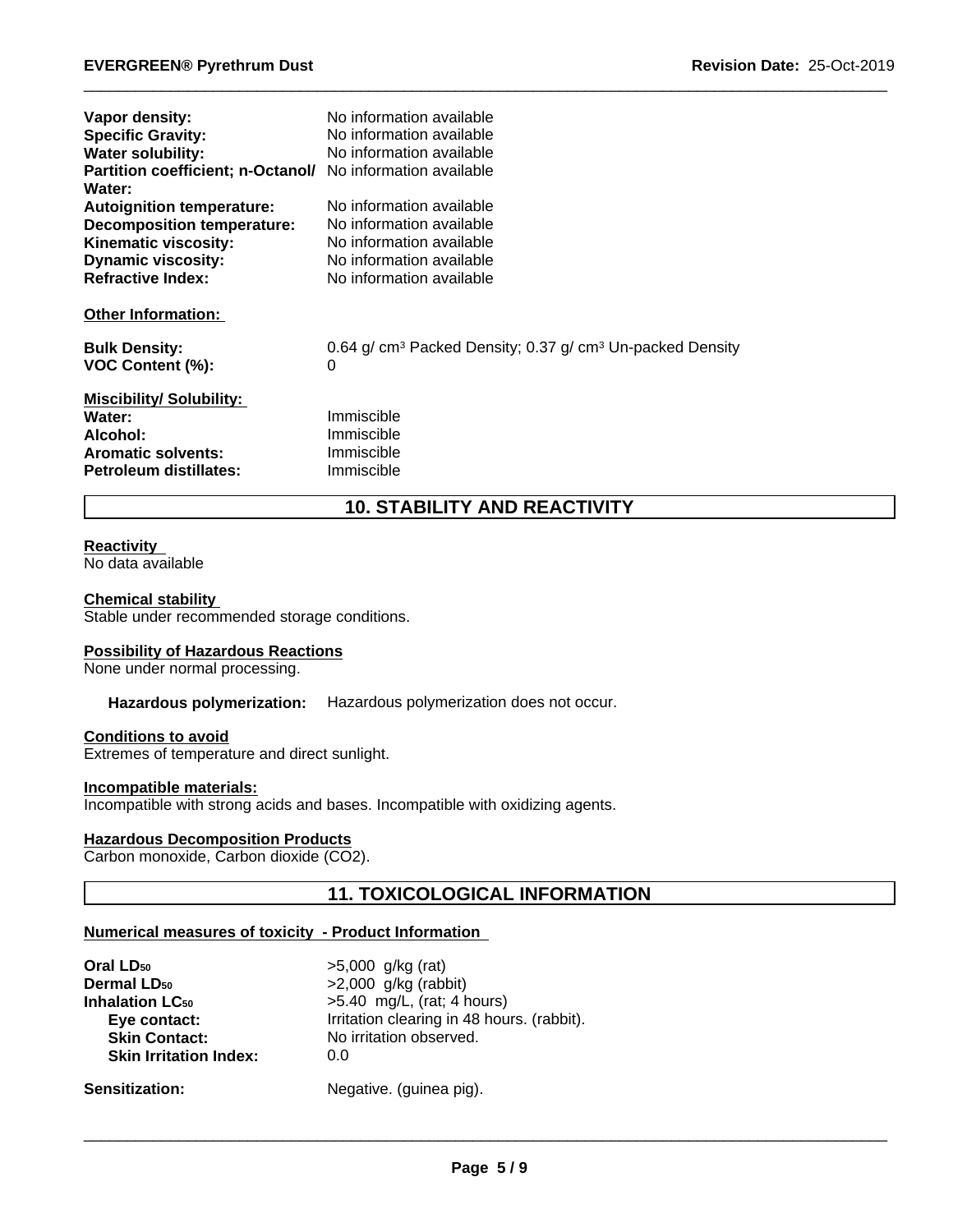| Comment:                                                                                                                                                                                                     | Toxicology data was bridged from a similar formula.                                                                                                                                                                                  |
|--------------------------------------------------------------------------------------------------------------------------------------------------------------------------------------------------------------|--------------------------------------------------------------------------------------------------------------------------------------------------------------------------------------------------------------------------------------|
| Carcinogenicity                                                                                                                                                                                              | This product does not contain any carcinogens or potential carcinogens as listed<br>by OSHA, IARC or NTP.                                                                                                                            |
| <b>Reproductive toxicity:</b><br><b>Developmental Toxicity</b><br>Teratogenicity:<br><b>STOT - single exposure:</b><br>STOT - repeated exposure:<br><b>Chronic toxicity:</b><br><b>Target Organ Effects:</b> | No information available.<br>No information available.<br>No information available.<br>No information available.<br>No information available.<br>Avoid repeated exposure.<br>Central nervous system, Eyes, Respiratory system, Skin. |

# **12. ECOLOGICAL INFORMATION**

#### **Ecotoxicity:**

# **Persistence and degradability**

No information available.

#### **Bioaccumulation**

No information available.

# **Other adverse effects:** No information available

#### **Environmental hazards (EPA):**

Do not discharge effluent containing this product into lakes, streams, ponds, estuaries, oceans or other waters unless in accordance with the requirements of a National Pollutant Discharge Elimination System (NPDES) permit and the permitting authority has been notified in writing prior to discharge. Do not discharge effluent containing this product to sewer systems without previously notifying the local sewage treatment plant authority. For guidance contact your State Water Board or Regional Office of the EPA.

# **13. DISPOSAL CONSIDERATIONS**

#### **Waste treatment methods**

| <b>Disposal of wastes:</b> | Disposal should be in accordance with applicable regional, national and local laws<br>and regulations. For more information, see product label. |
|----------------------------|-------------------------------------------------------------------------------------------------------------------------------------------------|
| Contaminated packaging:    | For more information, see product label.                                                                                                        |

# **14. TRANSPORT INFORMATION**

# **DOT (Department of Transportation)**

| <b>UN/ID Number:</b>         | UN3077                                                                                 |
|------------------------------|----------------------------------------------------------------------------------------|
| <b>Proper Shipping Name:</b> | Environmentally hazardous substance, solid, n.o.s., RQ (Pyrethrins)                    |
| <b>Hazard Class:</b>         | 9                                                                                      |
| <b>Packing Group:</b>        | Ш                                                                                      |
| <b>Other DOT Shipping</b>    | This material is <b>not</b> regulated as a hazardous material by the DOT in quantities |
| Information:                 | less than 100 Lbs.                                                                     |
|                              | Shipping name for quantities less than 100 Lbs.:                                       |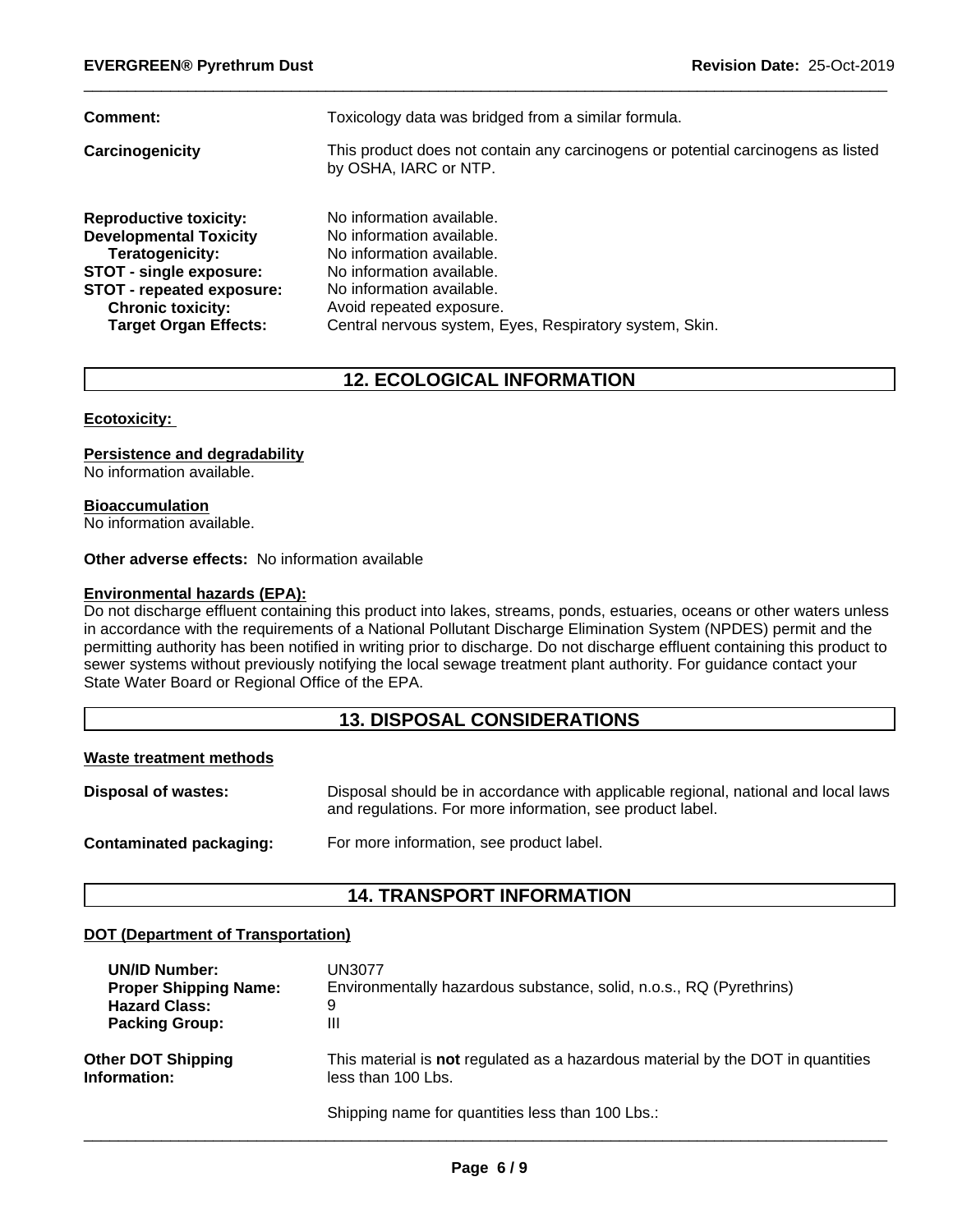Insecticides, Insect or Animal Repellent, Solid **Hazard Class:**This material is not hazardous.

## **Air (IATA/ ICAO)**

| <b>UN/ID Number:</b>         | UN3077                                                              |
|------------------------------|---------------------------------------------------------------------|
| <b>Proper Shipping Name:</b> | Environmentally hazardous substance, solid, n.o.s., RQ (Pyrethrins) |
| <b>Hazard Class:</b>         |                                                                     |
| <b>Packing Group:</b>        | Ш                                                                   |
|                              |                                                                     |

**Vessel (IMO/ IMDG)** Not available

# **15. REGULATORY INFORMATION**

#### **US Federal Regulations**

#### **SARA 313**

Section 313 of Title III of the Superfund Amendments and Reauthorization Act of 1986 (SARA). This product does not contain any chemicals which are subject to the reporting requirements of the Act and Title 40 of the Code of Federal Regulations, Part 372

#### **SARA 311/312 Hazard**

| <b>Categories</b>                 |    |  |
|-----------------------------------|----|--|
| Acute health hazard               | No |  |
| <b>Chronic Health Hazard</b>      | No |  |
| Fire hazard                       | Nο |  |
| Sudden release of pressure hazard | No |  |
| <b>Reactive Hazard</b>            | No |  |

## **CWA (Clean Water Act)**

This product does not contain any substances regulated as pollutants pursuant to the Clean Water Act (40 CFR 122.21 and 40 CFR 122.42)

| <b>Chemical Name</b>           | <b>CWA - Reportable</b> | <b>CWA - Toxic</b> | <b>CWA - Priority</b> | <b>CWA - Hazardous</b> |
|--------------------------------|-------------------------|--------------------|-----------------------|------------------------|
|                                | Quantities              | <b>Pollutants</b>  | <b>Pollutants</b>     | <b>Substances</b>      |
| <b>Pyrethrins</b><br>8003-34-7 | lb                      |                    |                       |                        |

# **CERCLA**

This material, as supplied, does not contain any substances regulated as hazardous substances under the Comprehensive Environmental Response Compensation and Liability Act (CERCLA) (40 CFR 302) or the Superfund Amendments and Reauthorization Act (SARA) (40 CFR 355). There may be specific reporting requirements at the local, regional, or state level pertaining to releases of this material

| <b>Chemical Name</b> | <b>Hazardous Substances</b><br><b>RQs</b> | <b>CERCLA/SARA RQ</b> | <b>Reportable Quantity (RQ):</b> |
|----------------------|-------------------------------------------|-----------------------|----------------------------------|
| <b>Pyrethrins</b>    | lb                                        |                       | RQ 1 lb final RQ                 |
| 8003-34-7            |                                           |                       | RQ 0.454 kg final RQ             |

#### **US State Regulations:**

### **California Proposition 65:**

This product does not contain any intentionally added Proposition 65 chemicals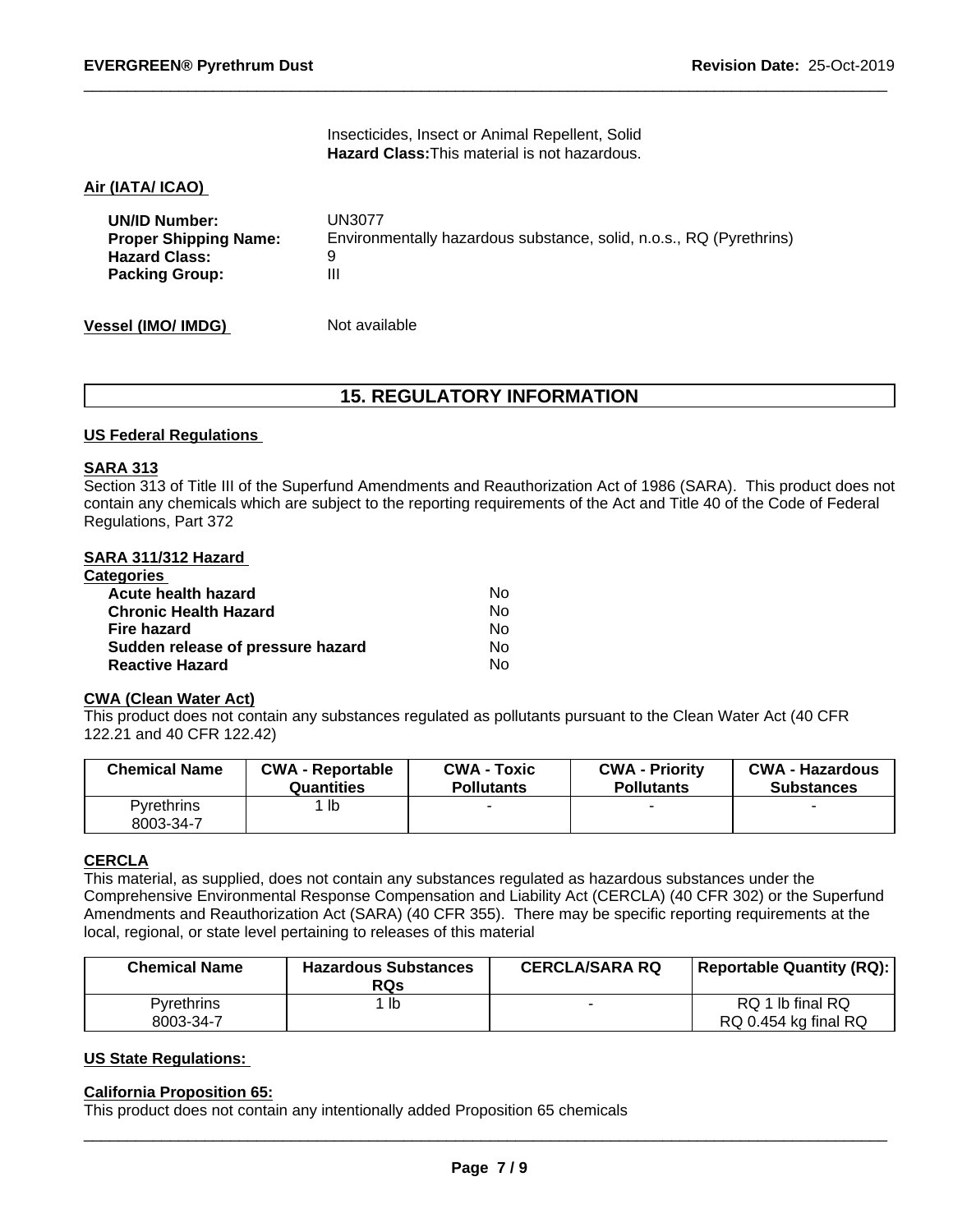## **U.S. EPA Label Information:**

#### **EPA Registration Number:** 1021-1871

#### **Difference between SDS and EPA (FIFRA) Pesticide label:**

This chemical is a pesticide product registered by the United States Environmental Protection Agency and is subject to certain labeling requirements under federal pesticide law. These requirements differ from the classification criteria and hazard information required for Safety Data Sheets (SDS), and for workplace labels of non-pesticide chemicals. The pesticide label also includes other important information, including directions for use. The hazard information required on the pesticide label is reproduced below:

Signal word: **CAUTION**

Precautionary Statements:

• Harmful if absorbed through the skin.

| <b>International Inventories:</b> |                 |
|-----------------------------------|-----------------|
| <b>TSCA</b>                       | Complies        |
| <b>DSL/NDSL</b>                   | Complies        |
| <b>EINECS/ELINCS</b>              | Does not comply |
| <b>ENCS</b>                       | Does not comply |
| <b>IECSC</b>                      | Complies        |
| <b>KECL</b>                       | Does not comply |
| <b>PICCS</b>                      | Does not comply |
| <b>AICS</b>                       | Does not comply |

**Legend:** 

**TSCA** - United States Toxic Substances Control Act Section 8(b) Inventory

**DSL/NDSL** - Canadian Domestic Substances List/Non-Domestic Substances List

**EINECS/ELINCS** - European Inventory of Existing Chemical Substances/European List of Notified Chemical **Substances** 

**ENCS** - Japan Existing and New Chemical Substances

**IECSC** - China Inventory of Existing Chemical Substances

**KECL** - Korean Existing and Evaluated Chemical Substances

**PICCS** - Philippines Inventory of Chemicals and Chemical Substances

**AICS** - Australian Inventory of Chemical Substances

# **16. OTHER INFORMATION, INCLUDING DATE OF PREPARATION OR LAST REVISION.**

| <b>NFPA</b> | <b>Health hazards</b>   | <b>Flammability 0</b> | <b>Instability 0</b>      | <b>Physical and</b><br><b>Chemical Properties</b> |
|-------------|-------------------------|-----------------------|---------------------------|---------------------------------------------------|
| <b>HMIS</b> | <b>Health hazards</b> 1 | <b>Flammability 0</b> | <b>Physical hazards</b> 0 | <b>Personal protection</b>                        |

*Chronic Hazard Star Legend \* = Chronic Health Hazard*

| <b>Issue Date:</b> | <b>Revision Date:</b> | <b>Revision Note:</b>  |  |
|--------------------|-----------------------|------------------------|--|
| 25-Oct-2019        | 25-Oct-2019           | - SDS sections updated |  |
|                    |                       | $-2$                   |  |
|                    |                       | - 5                    |  |
|                    |                       | - 8                    |  |
|                    |                       | - 15                   |  |
|                    |                       | - 16                   |  |